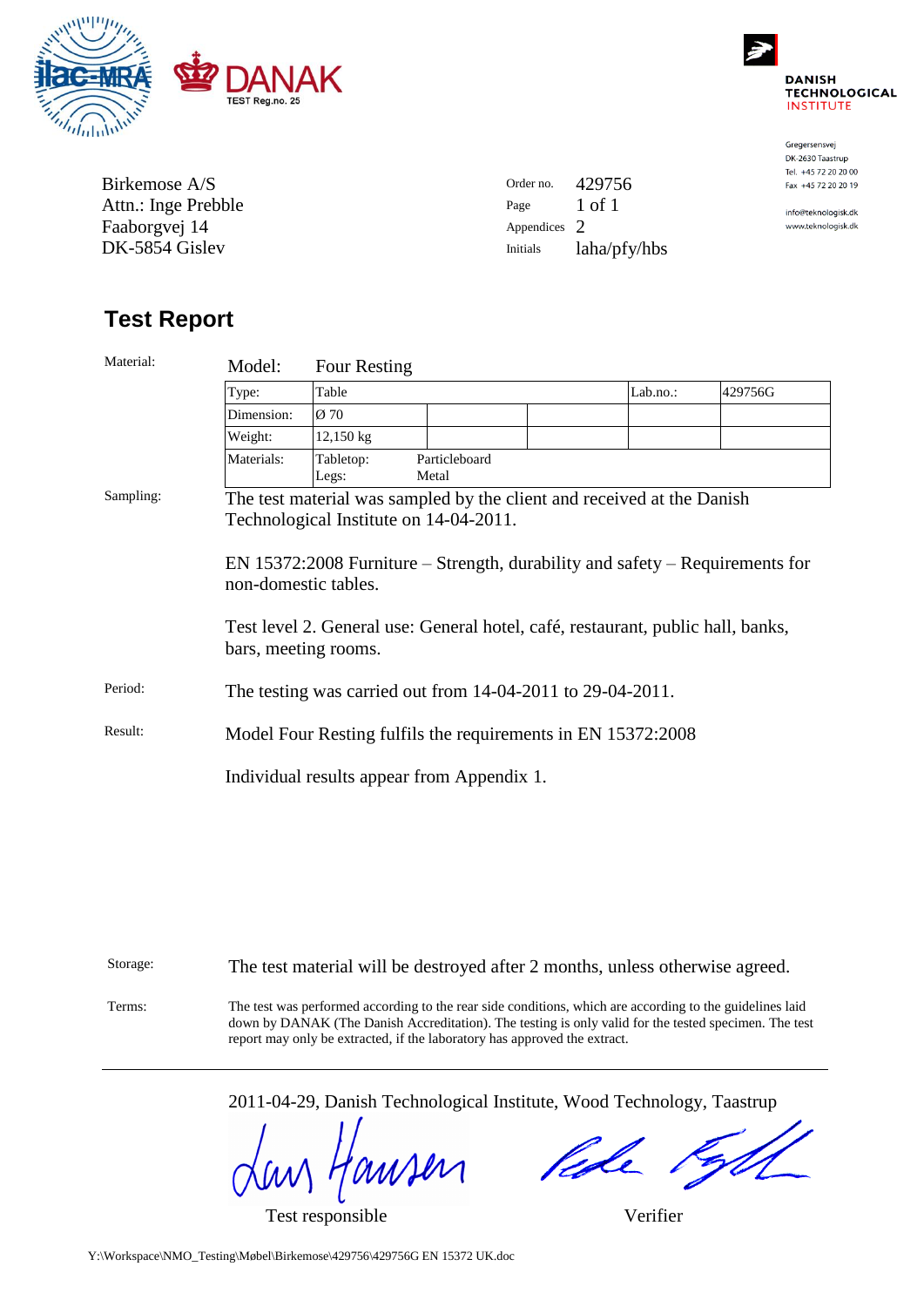| Order no. | 429756       |
|-----------|--------------|
| Appendix  |              |
| Page      | 1 of 1       |
| Initials  | laha/pfy/hbs |

## **Test of Model: Four Resting Lab. no.: 429756G**

### **EN 15372:2008 Stability, strength and durability tests**

| <b>Test</b>                     | <b>Test Method</b>   | <b>Cycles</b>               | $\overline{2}$ | <b>Result</b>   |
|---------------------------------|----------------------|-----------------------------|----------------|-----------------|
| Stability under vertical load   | EN 1730:2000, 6.7    | Test force, N               |                | <b>OK</b>       |
|                                 |                      | Main surface $V_1$          | 200            |                 |
|                                 |                      | $V_{2}$                     | 400            |                 |
|                                 |                      | Anc. surface $V_1$          | 100            |                 |
|                                 |                      | V <sub>2</sub>              | 200            |                 |
| Stability for tables with       | 5.3.2                | Test force, N               | 200            | <b>NA</b>       |
| extension elements              |                      |                             |                |                 |
| Horizontal static load          | EN 1730:2000, 6.2    | Test force, N:              |                | Tilts at        |
|                                 |                      | High $(>600)$               | 400            | $16 \text{ kg}$ |
|                                 |                      | Low $(600 \text{ or less})$ | 200            |                 |
|                                 |                      | 10 times                    |                |                 |
| Vertical static load            | EN 1730:2000, 6.3    | Test force, N:              |                | OK              |
|                                 |                      | a) Main surface             | 1250           |                 |
|                                 |                      | b) Anc. surface             | 300            |                 |
|                                 |                      | 10 times                    |                |                 |
| Horizontal fatigue              | EN 1730:2000, 6.4    | No. cycles:                 | 15.000         | OK              |
|                                 |                      | Test force 300 N            |                |                 |
| Vertical fatigue for cantilever | EN 1730:2000, 6.5    | No. cycles:                 | 15.000         | OK              |
| or pedestal tables              |                      | Test force 300 N            |                |                 |
| Vertical impact for tables      | EN 1730:2000, 6.6    | Drop height, mm:            | 180            | OK              |
| without glass in their          |                      | 10 times                    |                |                 |
| construction                    |                      |                             |                |                 |
| Vertical impact for tables with |                      | Drop height, mm:            |                | <b>NA</b>       |
| glass in their construction     | EN 1730:2000, 6.6    | Safety glass <sup>1)</sup>  | 180            |                 |
|                                 | EN 14072:2003, $6^2$ | Other glass                 | 240            |                 |
| Drop test for tables weighing   | Annex A              | Nom. drop height mm -       | 100            | <b>NA</b>       |
| more than 20 kg                 |                      | tables without glass        |                |                 |
|                                 |                      | Nom. drop height mm -       | 50             |                 |
|                                 |                      | tables with glass           |                |                 |

<sup>1</sup> Glass is considered to be safety glass, if the glass fulfils the requirements in EN 12150-1:2000, Clause 8, fragmentation test; or where the mode of breakage (β) according to EN 12600 is Type B or Type C

<sup>2</sup> Impact for the table top in accordance with the positions defined within EN 1730:2000, 6.6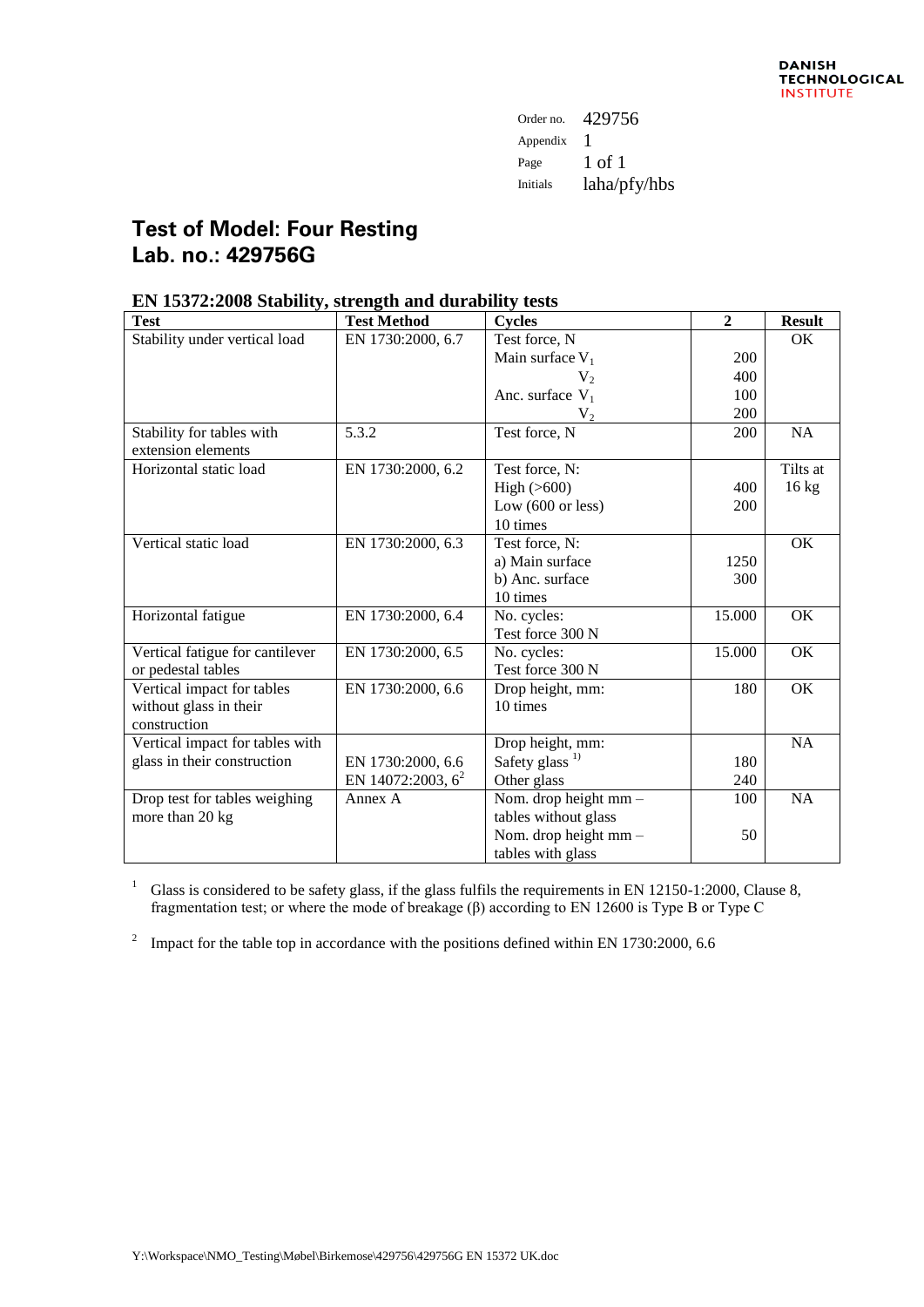| Order no. | 429756       |
|-----------|--------------|
| Appendix  | 2            |
| Page      | 1 of 1       |
| Initials  | laha/pfy/hbs |

### **Test of Model: Four Resting Lab. no.: 429756G**

**Photo:**